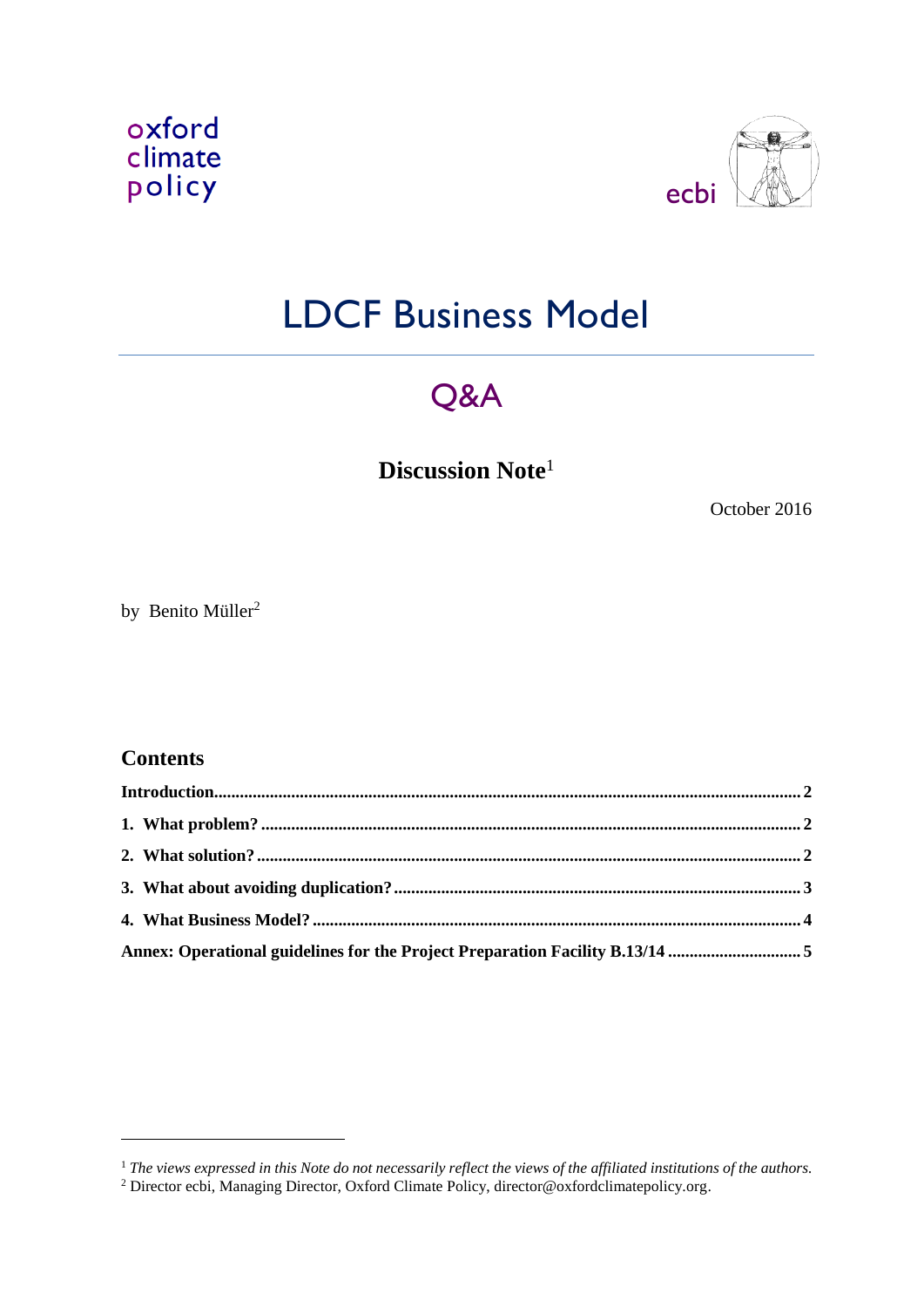## **Introduction**

This Note is based on conversations with some key stakeholders and is aimed at clarifying the ideas that were behind both: paragraph 8 of the 2015 Guidance to the Global Environment Facility GEF [\(Decision 8/CP.21\)](http://unfccc.int/resource/docs/2015/cop21/eng/10a02.pdf#page=13) requesting a technical review of two activity proposals, in relation to the idea of the LDCF adopting a 'capacitator' programme priority; and the follow-on 2016 draft Guidance to the GEF on Matters relating to the LDCF, as submitted to the COP by the Standing Committee on Finance.

## <span id="page-1-0"></span>**1. What problem?**

What is the problem that the LDCF capacitator programme priority is meant to address? In the discussion of the informal Working Group on the future of the LDCF (convened by the LDC Group Chair in July 2015<sup>3</sup>) it was abundantly clear that what has been termed 'absorptive capacity' for climate finance – and, to be more precise, the lack of in-country (institutional) capacity to support the formulation of viable project proposals – is a serious problem for LDCs. This problem has been around for some time and is not solvable by flying in outside consultants on a project-by-project basis.

What is the evidence for this? There is, for one, the opinion of the LDC Working Group, as well as the survey of LDCF GEF focal points carried out by the GEF Secretariat in the course of carrying out the technical review requested by COP 21 (see below).

It would, no doubt, be good to underpin this expert opinion with further quantitative evidence, but I believe the strength of the consensus on the gravity of the issue should suffice to ensure that the problem is taken seriously and not brushed under the carpet. Moreover, lack of 'absorptive capacity' is of course as much a problem for donors/contributors as it is for eligible recipients. So, let us for the sake of argument assume the problem exists and, as such, is not new.

## <span id="page-1-1"></span>**2. What solution?**

What exactly would it take to solve the 'domestic institutional capacity gap' in question?

#### **2015 GEF Guidance.**

The LDC Working Group put forward two activities to address this issue, namely:

- (a) piloting concrete climate change activities particularly relevant for LDCs;
- (b) enhancing longer-term institutional capacity to design and execute such activities.

The LDC Group representatives on the Standing Committee subsequently introduced a request for a Technical Review of the programme priorities of the LDCF, with a focus on (a) and (b), which was adopted by the COP in Paris as part of the 2015 Guidance to the GEF. 4

This was carried out by the GEF Secretariat in the first half of 2016, with a view to *inform the LDCF/SCCF Council and the COP in their deliberations on the future role of the LDCF*. <sup>5</sup> Although it was originally referred to as pertaining to agenda item 5 of the 20<sup>th</sup> LDCF/SCCF Council Meeting in early June 2016, it never actually made it on the agenda. It was published on 15 August as an

1

<sup>&</sup>lt;sup>3</sup> Faced with the perennial dearth of funding, the Chair of the LDC Group in the UNFCCC convened a Working Group on the future of the LDCF which comprised LDC Group members and representatives from the GEF Secretariat, UNDP, and civil society. The Group discussed a number of issues, among them the role of the LDCF in the new financial architecture (with the GCF) and its attractiveness to funders.

<sup>4</sup> Paragraph 8 [Decision 8/CP.21.](http://unfccc.int/resource/docs/2015/cop21/eng/10a02.pdf#page=13)

<sup>5</sup> [Technical Review,](http://www.thegef.org/sites/default/files/documents/Technical%20Review%20of%20the%20Program%20Priorities%20of%20the%20LDCF.pdf) Executive Summary, p.i.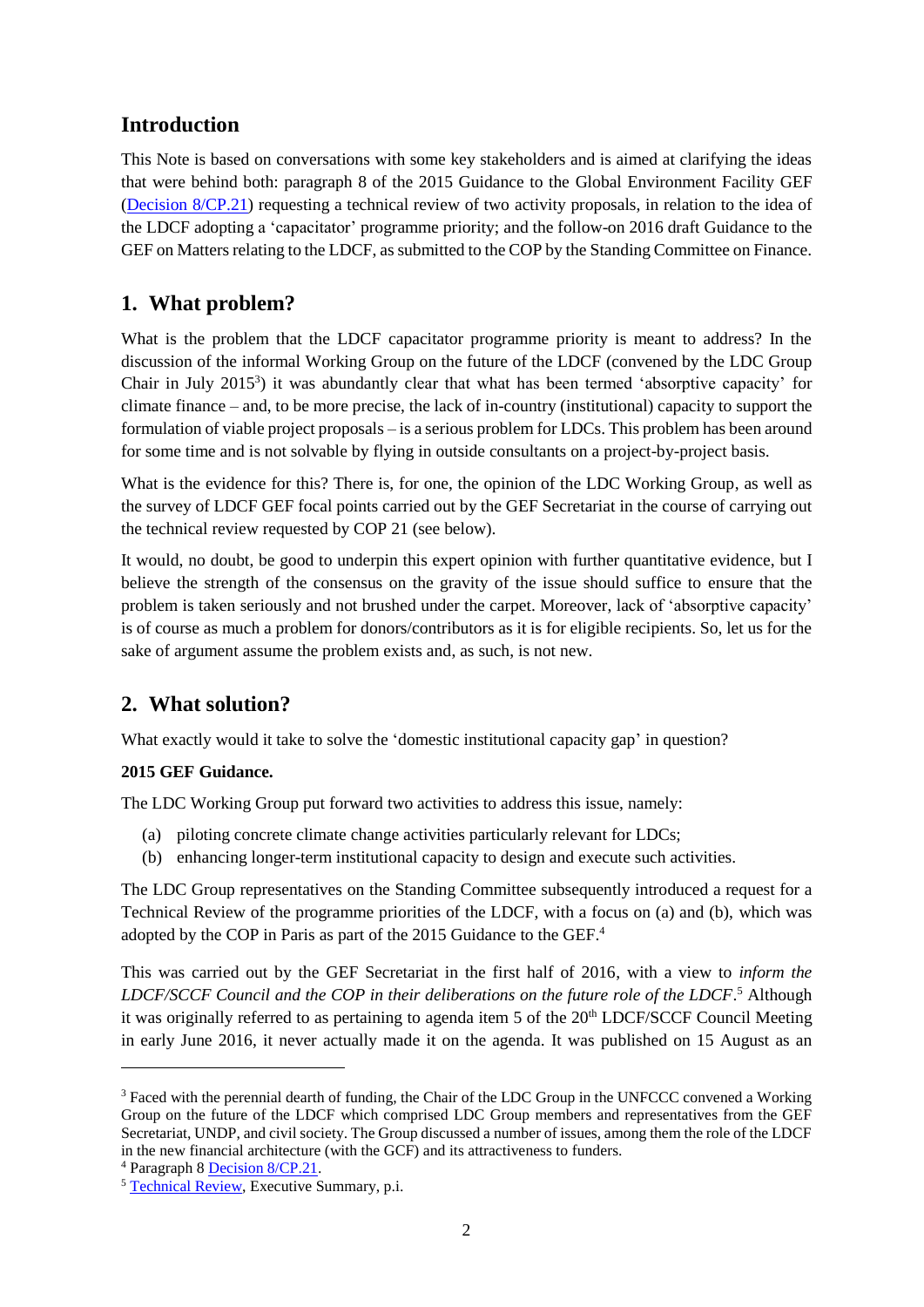Addendum to the Report of the GEF to COP 22 in Marrakech,<sup>6</sup> without prior deliberation by the LDCF Council.<sup>7</sup>

In the course of preparing the Technical Review, the GEF Secretariat carried out *informal consultations, as well as a survey of GEF Operational Focal Points, UNFCCC Focal Points and other key stakeholders in LDCs*. One of the aims of this survey was to gauge the importance given to (a) and (b) as prospective LDCF programme priorities. The Review reports that 19 of 26 respondents (73 per cent) rated (a) as being extremely relevant; whereas 11 per cent ranked it as the top priority.<sup>8</sup> As for (b), 21 out of 26 respondents (81 per cent) rated it as being extremely relevant, and a third of respondents ranked it as the highest priority.<sup>9</sup>

Despite this, the conclusion of the Technical Review with regard to (a) and (b) was merely that, due to an alleged lack of clarity in the terminology used in the Guidance, 10 "*there may be a need for the COP to define these key terms."* 11

#### **2016 Draft GEF Guidance**

In response, the LDC Group Chair met the LDC SCF member and other stakeholders in the margins of the 2016 ecbi Oxford Fellowships and Seminar (September 2016), and started to put together new draft guidance to be submitted to the SCF, in the hope that it would be clear enough to be acted upon. The LDC Group proposal was included in the SCF draft Guidance in the following terms:

"*Requests* the Global Environment Facility, taking into account the conclusion of the technical review of the program priorities of the LDCF<sup>12</sup> and in accordance with decision  $5/CP.7$ , paragraph 11 (a) and decision 2/CP.7, paragraph 17 (a), to add an additional programming priority for the LDCF to strengthen institutional capacity of the national climate change secretariats or focal points of the least developed country Parties, for supporting local project developers, inter alia:

- (a) in identifying potential funding sources, both national and international and;
- (b) by providing support and advice in formulating project proposals and documentations."

## <span id="page-2-0"></span>**3. What about avoiding duplication?**

There is no doubt that avoiding duplication – or to be more precise, avoiding *unnecessary* duplication – is generally desirable. Yet there can be reasons for duplication, not least if demand is not satisfied (and if one thinks an element of competition might be useful). In any case, it is useful to take stock of other initiatives that might already be doing this. What springs to mind, in particular, is the recently established GCF *Project Preparation Facility* (PPF). Is the additional programme priority requested in the SCF draft Guidance to the GEF not already envisaged in the Operational Guidelines (OG) of the PPF?

1

<sup>6</sup> GEF Secretariat, ["Technical Review of the Program Priorities of the Least Developed Countries Fund"](http://www.thegef.org/sites/default/files/documents/Technical%20Review%20of%20the%20Program%20Priorities%20of%20the%20LDCF.pdf), Addendum to the Report of the Global Environment Facility to COP 22, 15 August 2015.

 $^7$  At the time of writing, it was also not on the agenda of the October 2016 LDCF Council meeting (See Annotated [Provisional Agenda\)](http://www.thegef.org/sites/default/files/council-meeting-documents/EN_GEF.LDCF_.SCCF_.21.02_Annotated_Provisional_Agenda.pdf).

<sup>&</sup>lt;sup>8</sup> Technical Review, p. 17.

<sup>&</sup>lt;sup>9</sup> Technical Review, p.19.

<sup>10</sup> *"What is not clear…, is what is intended by "concrete" and "climate change activities"*[p.17]. *"The concept of 'longer term capacity' is not defined in COP guidance"*[p.18].

<sup>&</sup>lt;sup>11</sup> Technical Review, p.17.

<sup>12</sup> FCCC/CP/2016/6/Add.1.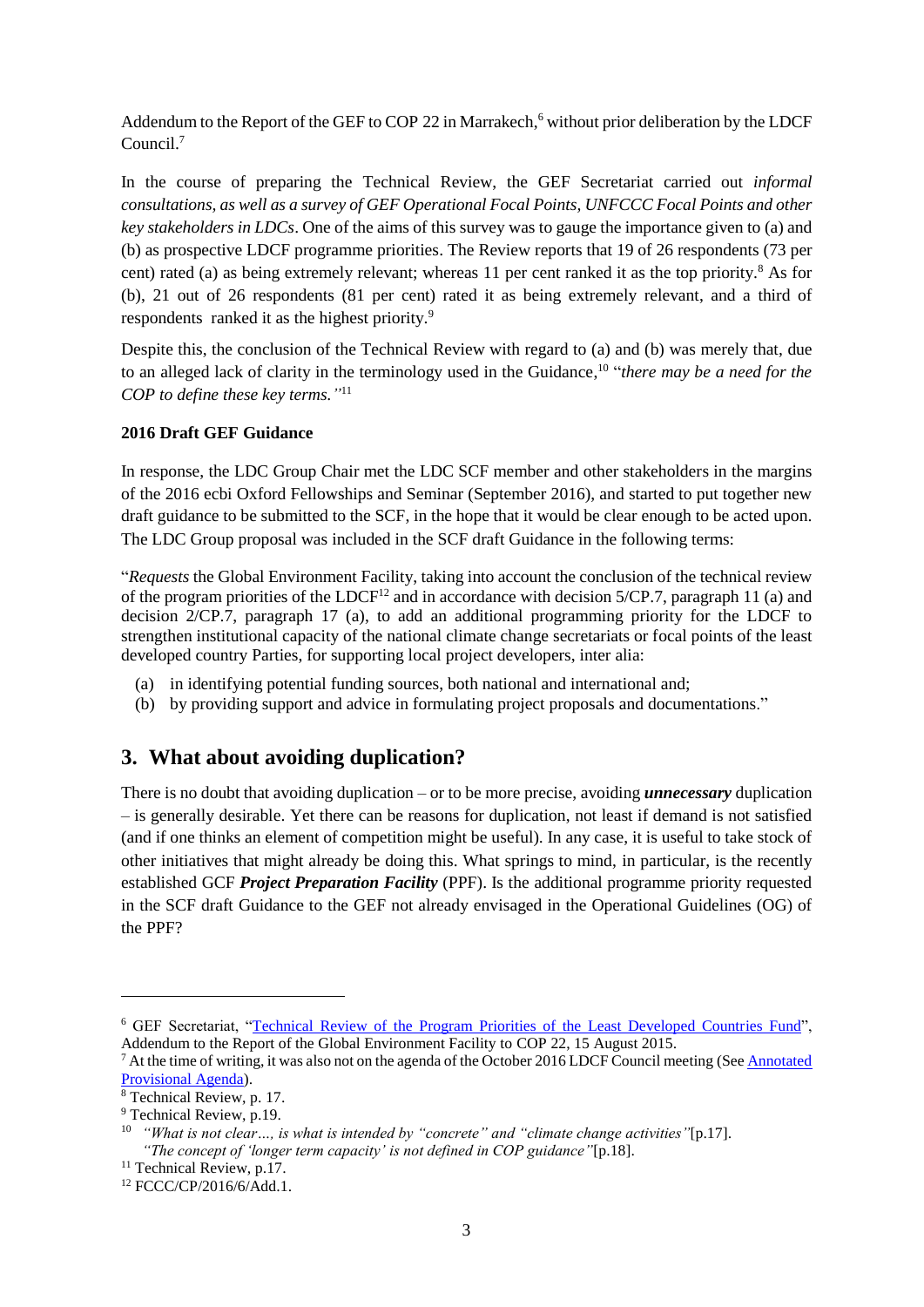As it happens, according to the latest OG (relevant language annexed below) the focus of the PPF is on the provision of "resources to prepare studies" [OG para. 4.b] – such as pre-feasibility and feasibility studies; environmental and social, gender studies; risk assessments, etc. [OG, paras. 16.a c] – to GCF Accredited Entities. Moreover, the OG suggest that the PPF should focus on the preparation of small and medium-sized activities [para. 3], i.e. projects and programmes of between \$10m and \$250m. In most cases, this is far greater than the size of projects envisaged as being supported by the LDC Climate Secretariats under the LDCF capacitator scheme.

Of course, if there is no in-country capacity to carry out these studies, then the PPF will have to rely on international experts, which is probably why the GCF Secretariat offers to "assist accredited entities in procuring qualified expertise" [OG, para. 12]. (If there is in-country expertise, then it stands to reason that NDAs would be in a better position to provide this assistance than the GCF Secretariat.)

So, how does all this compare to the idea of a 'capacitator' programme priority as outlined in the draft 2016 GEF Guidance? It seems to me that there is very little overlap at all. For one, what the draft Guidance proposes is *not* another facility designed to prepare projects for a particular funding source, but a specialized, tailor-made facility for enhancing *in-country institutional capacity* to support local project developers in identifying potential funding sources, and for supporting the formulation of project proposals and associated documentation, once a potential source is identified.

In short there is no duplication between the proposed LDCF capacitator programme priority and the traditional idea of a fund-specific project preparation facility, as exemplified in the GCF PPF.

### <span id="page-3-0"></span>**4. What Business Model?**

Who should be providing this solution and how? In the early days of the GCF – between September 2012 and September 2013 (GCFB.2 – GCFB. 5) – there was a lot of debate on the GCF "Business model framework". Although the notion was not uncontested and was seen by some as being too close to private sector language, I believe it can in, some cases, be useful to look at private sector practices when discussing architectural options for multilateral climate funding. In the context of who should carry out the said LDC capacitator function and how, two 'bread-and-butter' business model distinctions are particularly useful, namely: *wholesale* vs *retail*, and *in-house* vs *outsourcing*.

Should it be the GCF? Following the vision of Nick Dyer (former UK GCF Board member), I believe for a number of reasons that in the longer term the GCF should be a purely wholesale organization, outsourcing the management of any micro (and nano) projects to specialized retail outlets. Such outsourcing would preferably take place at the country level through Enhanced Direct Access and, where this is not possible, through multilateral retail outlets, such as the Adaptation Fund in the case of international access to micro/nano adaptation projects. In short, I do not think that turning the GCF into a Megastore retailer working out of Songdo is a viable option.

Public sector stakeholders sometimes give the impression that outsourcing is to be avoided in principle, because it is thought to amount to nothing but the introduction of 'another layer of bureaucracy' that just adds additional overheads/transaction costs. There is no doubt that this can happen, and that it should be avoided. But it is not inevitable: otherwise why would the private sector engage in it? It is simply a matter of inefficient (i.e. bad) outsourcing. Outsourcing can, (particularly when this relates to outsourcing into recipient countries) not only increase the effectiveness and efficiency of the business, it may be the only way forward for the business to reach the desired scale. (NB: outsourcing is also *not* tantamount to fragmentation!)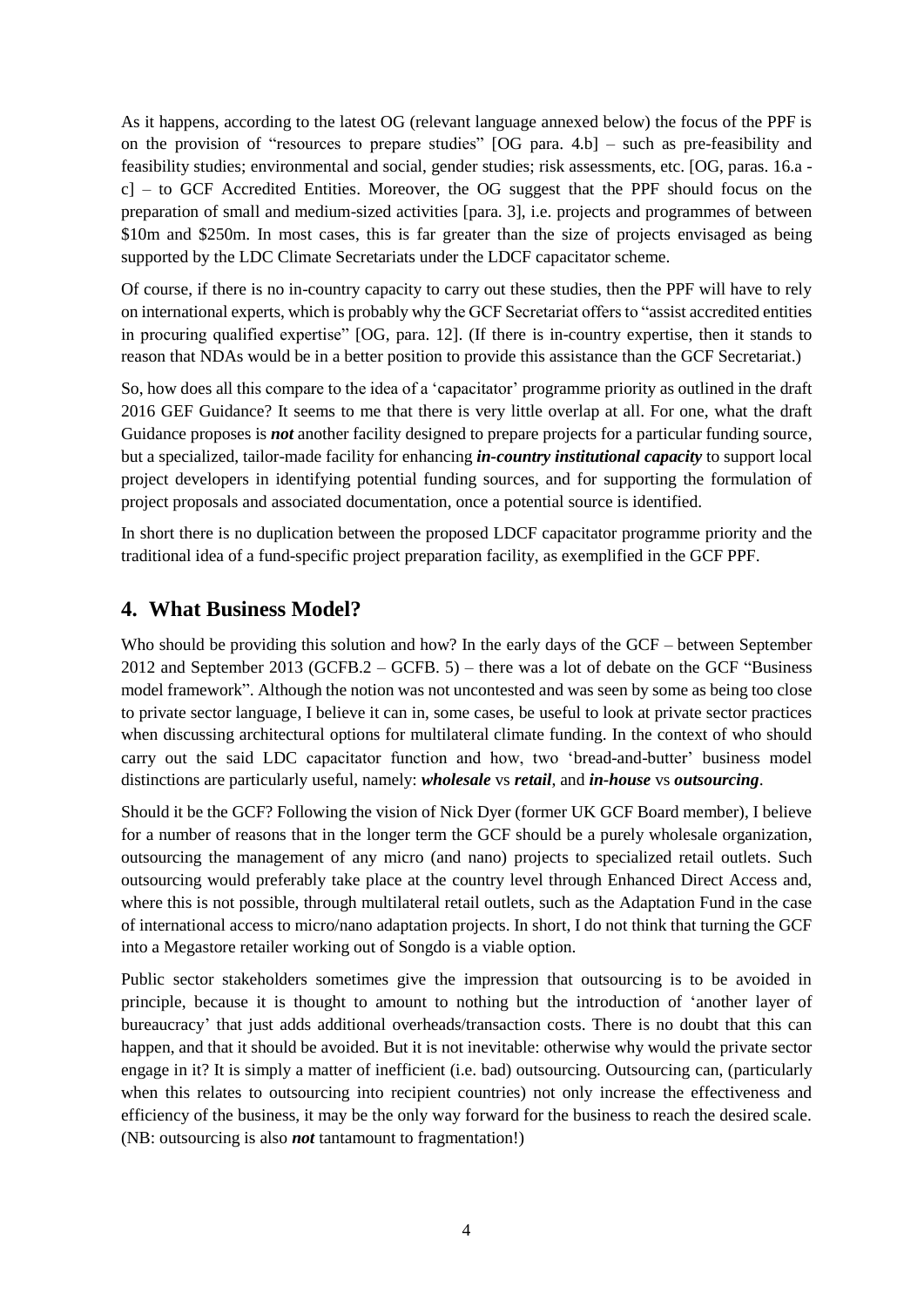This is why I do *not* think the GCF should be hosting the LDC capacitator facility. But why should it be carried out by the LDCF? Well, for one it is the one fund that was created specifically to serve LDCs, and has the buy-in of the LDC Group. Trying to abolish it without their consent would, I believe, be politically unwise. Much better to find a purpose which both they and (sufficiently many) contributors can buy into. The second reason is, of course, that the GEF itself has just been charged with a major [Capacity-building Initiative for Transparency](https://www.thegef.org/gef/CC/capacity-building-initiative-for-transparency) (CBIT), which could lead to fruitful synergies with the LDCF as LDC capacitator fund/facility.

## <span id="page-4-0"></span>**Annex: Operational guidelines for the GCF Project Preparation Facility**

#### **1.2 Lessons learned from existing project preparation facilities**

2. PPFs are evolving in a fragmented landscape and few of them are dedicated to climate finance. Their total amount is limited compared to the demand and only a fraction is targeted to climate-related projects.

3. In addition, existing PPFs are either for large or micro projects. As evidenced in Annex 1, the project preparation facilities of multilateral development banks (MDBs) are primarily targeted at large-scale infrastructure projects while climate funds provide financing mainly to micro activities. As such, countries struggle to find financing for the development of climate related projects, in particular smalland medium-size projects.

4. The review of various reports highlight the fact that PPFs have faced some challenges in achieving their desired impacts.

- (a) Lack of country ownership has sometimes hindered the development of projects, especially in the area of public–private partnerships;
- (b) Providing resources to prepare studies may not be sufficient if other obstacles are not addressed, including the enabling environment and efficiency of procurement processes, in particular for the selection of private operators; and
- (c) Lastly, achieving scale and limiting transaction costs—as the fragmentation of the PPFs did not foster the elaboration of standards and tools, the development of programmatic approaches, and the replication of successful models across geographies.

#### **2.2 Request and implementation**

12. The AE will be responsible for the implementation of the activities upon approval. The Secretariat may also assist accredited entities in procuring qualified expertise to facilitate the speed of delivery and quality of the outputs.

#### **2.3 Funding thresholds**

- (a) Pre-feasibility and feasibility studies and project design including baseline data, technical studies, and detailed designs, financial and economic analysis, etc.;
- (b) Environmental and social, gender studies including environmental and social impact assessments, environmental and social management plans, resettlement action plans, and gender assessments and action plans;
- (c) Risk assessments including technical, institutional, operational, financial, social and environmental components;
- (d) Identification of programme and project level indicators aligned with the results management framework of the Fund, and support for the monitoring and evaluation of impacts;